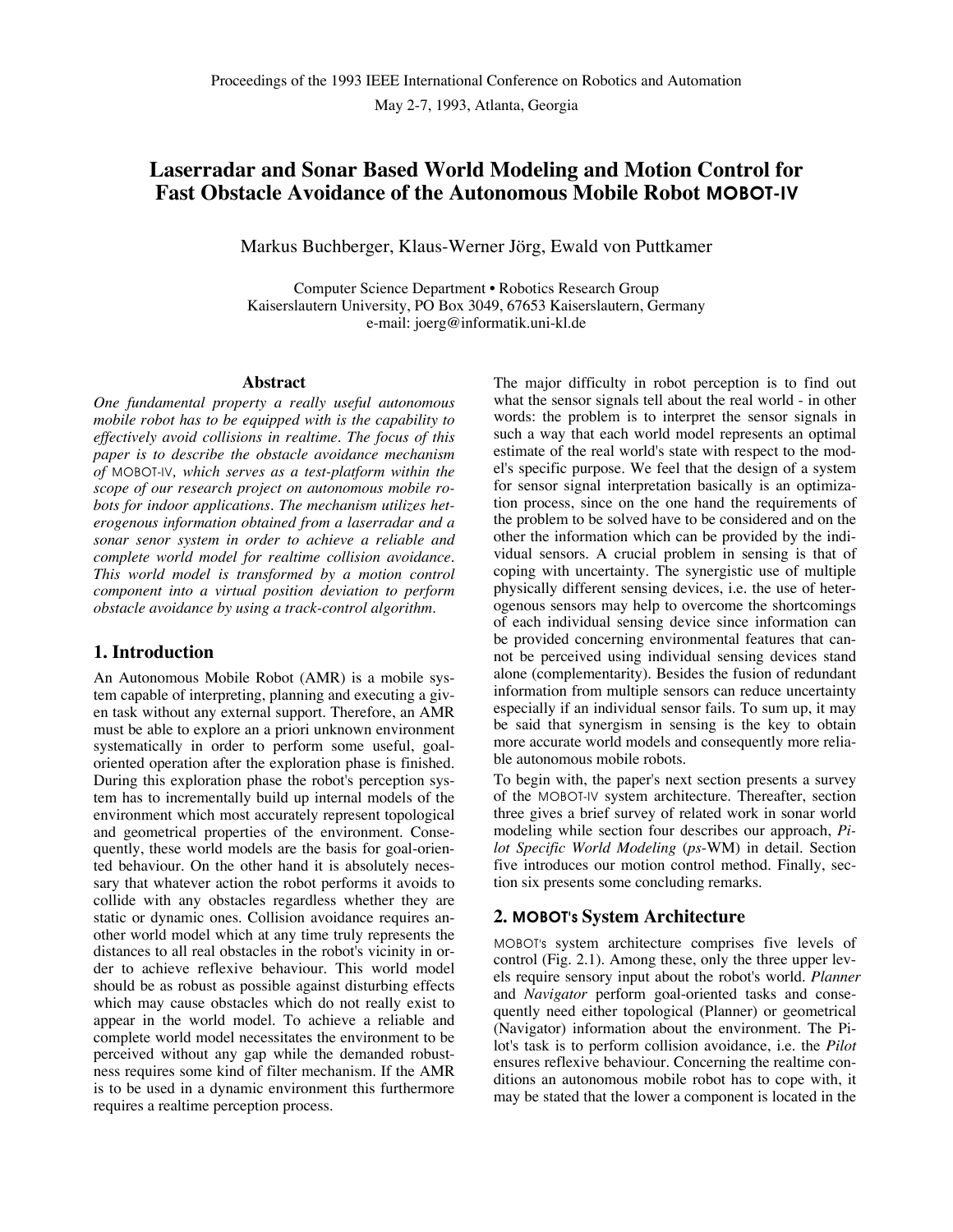

**Fig. 2.1: MOBOT's fundamental system architecture.**

hierarchical control structure the more it has to take into account realtime aspects. This means that the associated information-producing components have to perform their computations in realtime, too.

Actually, the sensor signal interpretation is based on two sensory sources: a laserradar system and a sonar sensor system which consists of 24 Polaroid ultrasound-transducers. The laserradar system is mounted on top of the vehicle and consists of four triangulation-based laser rangefinders. When operating, the whole unit is revolving once per second and delivers four panoramic scans per revolution with 720 range readings per scan. These are used to perform two different tasks: statistical interpretation and geometrical interpretation (Primary Feature  $Ex$ traction, PFE). The statistical interpretation provides information about the orientation and position of the vehicle in its indoor environment. The geometrical interpretation uses the range readings to compute a line description of the AMR's actual environment which is called Radar Map (RM) [6].

### **3. Related Work in Sonar World Modeling**

Beckerman & Oblow have developed a rule-based approach which deals with the treatment of systematic errors [1]. Each cell of their grid is either labeled as *empty*, *occupied*, *unknown*, or *conflict*. Conflicts may occur whenever an object is being observed at different times from different locations. The approach has disadvantages concerning dynamic obstacles, and moreover is time-consuming since they use a two-dimensional sensor model. The probabilistic approach of Elfes & Moravec generates an occupancy grid which explicitly represents free and occupied regions in space [3]. Their sensor model is twodimensional, as well. Since they take into account the ultrasound beam as a whole a large number of grid cells corresponding to the projection of the beam has to be updated. This approach requires quite a lot of computing time, as well. Borenstein & Koren call their method for grid-based mapping the vector field histogram [2]. They use a one-dimensional sensor model which reduces the real sound wave to the beam's acoustic axis. This trivial

sensor model causes a drastic transfer of the sensing-computation ratio to the credit of the sensors and leads to surprisingly good results.

### **4.** *ps***-WM: Pilot Specific World Modeling**

The above-mentioned approaches show that sonar sensing basically suffers from three problems: specularity, beam width, and frequent misreadings due to either external ultrasound sources or crosstalks. We feel that it is just the beam width which makes sonars suitable for collision avoidance world modeling provided that specularities can efficiently be eliminated and frequent misreading can be suppressed. In the latter case each valid sonar range reading tells two things. First, there is an obstacle somewhere in the measured distance and second there is no obstacle in between since no real sound wave can go through a real object. Concerning the reflected beam it is essential that its width strongly depends on the texture of the target. The more a target absorbs the transmitted sound wave's energy the smaller is the beam width (at a given frequency). Experiments demonstrated that the maximum beam width of the Polaroid transducers is approximately 36˚.

Under realtime aspects it would be desirable to operate all available sonars in parallel. Unfortunately, a crucial problem in sonar sensing with multiple sensors is that of mutual influence: a transducer's sound wave must not influence other sensors (crosstalks). Thus the individual sensors have to operate either spatially or temporally decoupled. Two or more sensors are said to be spatially decoupled if they operate in parallel without influencing each other. If two sensors operate sequentially so that the sound wave of the first sensor's transducer has lost so much energy that it cannot affect the second sensor they are said to be temporally decoupled. Thus, sonar sensing for collision avoidance requires a compromise between the physical constraints of sound on one hand and the realtime requirements on the other. We feel that it is a good compromise to operate groups of sonars sequentially, i.e. the groups are temporally decoupled while the individual sensors of each group are spatially decoupled. The maximum number of sensors of a group depends on their individual distances and the angles they have with respect to each other and thus on the physical dimensions of the AMR. In order to obtain a panoramic scan of the environment two arbitrary but adjacent transducers are rotated 15° with respect to each other. Another parameter which affects the maximum number of sensors of a group is the desired maximum range. Depending on this parameter we operate the sonars either in 4 groups of 6 sensors each or in 6 groups with each group consisting of 4 sensors.

Our world model for collision avoidance is a polar coordinate system called  $S$ ector  $Map$  (SCM) which is defined locally to the AMR. Since the sector map consists of 48 sectors each individual sector covers an angle of 7.5˚ and represents the distance between the AMR's boundary and an obstacle. As a consequence of misreadings caused by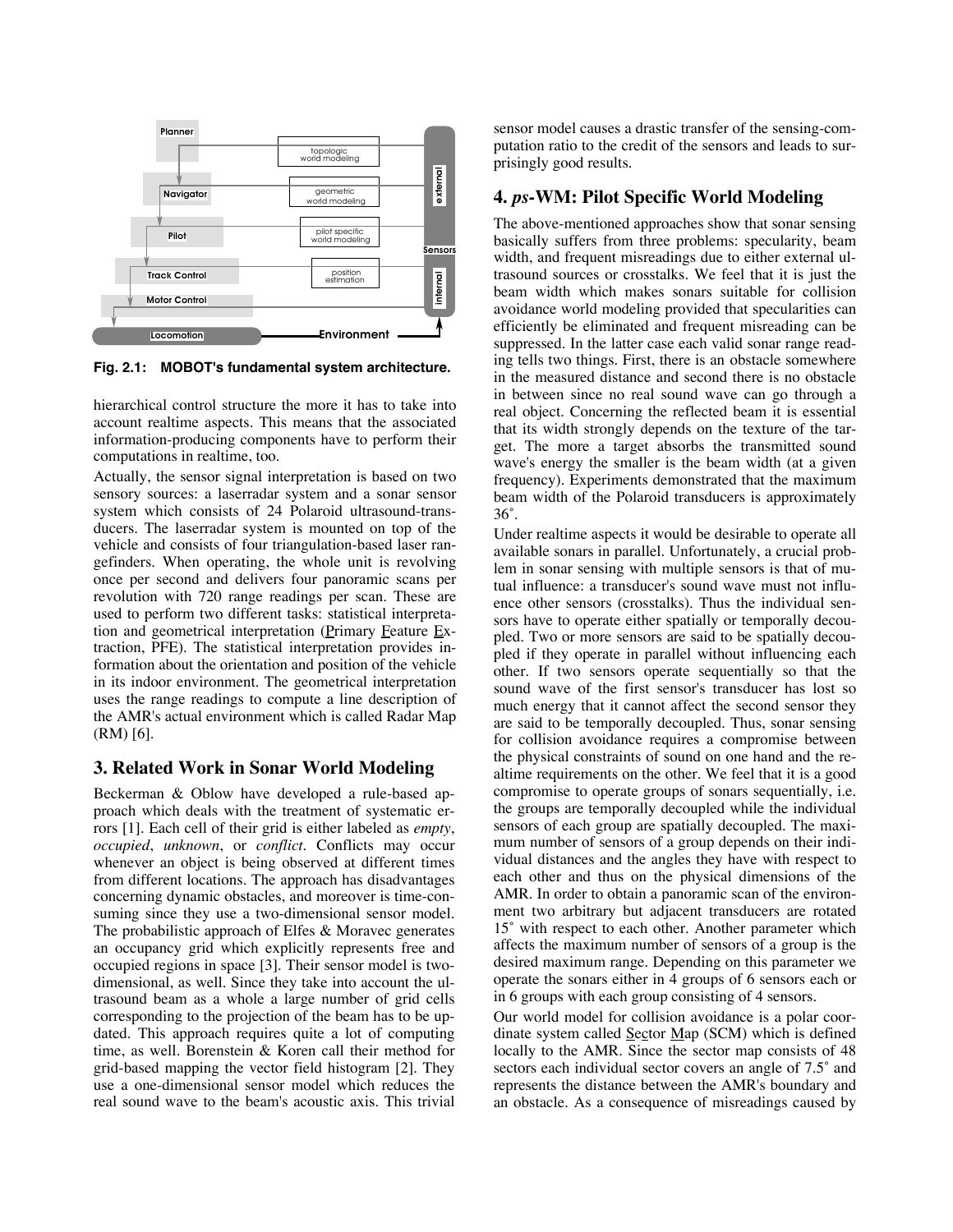specular reflections the direct use of the sonar range readings to update the SCM is doomed to failure. Thus, the (grid-based) accumulation of partially redundant sonar range readings over time is a necessary precondition in order to achieve a reliable sector map. The SCM serves as the input of our pilot component which performs collision avoidance. Consequently, we call our approach Pilot Specific World Modeling (*ps-*WM). *ps-*WM is based on the meth-



**Fig. 4.1: The basic structure of Pilot Specific World Modeling.**

od of Borenstein & Koren. However, we performed three modifications:

- We verify the actual sonar range readings with data obtained from our laserradar.
- The verified sonar range readings are accumulated over a fixed distance based on a trivial, zero-dimensional sensor model.
- To update the SCM the sonar data are interpreted using a simple stochastic model.

Thus, we use sensor data of both, the laserradar and the sonar sensor system in order to update the SCM. Since all individual sonar range readings correspond to the vehicle's internal coordinate system they are transformed into a global cartesian coordinate system called Segment Map (SMM) in order to become independent from the AMR's motion. Then, the SCM-update is performed in three computational steps (Fig. 4.1).

**1. step.** The sonar range readings are being verified using laserradar data (RM). Three basic situations are considered:

- 1. The sonar information is far beyond the information obtained by the laserradar. In this case the sonar information is being ignored, resulting in a very efficient elimination of specular reflections.
- 2. Whenever sonar range information is in the close vicinity of laser-based range information (with respect to a certain tolerance) both sensors obviously have detected the same obstacle. As a consequence of the laserradar's high angular resolution the sonar information is being ignored, too.
- 3. Laser range information is far beyond sonar range information. In this case an obstacle has been detected by the sonars but not by the laserradar. Consequently the laser range information is being ignored.

A positive result of this verification is that e.g. an open door is detected much earlier than if sonar data alone were used.

**2. step.** During the second step the verified sonar data are incrementally integrated into a grid-based intermediate representation, called Accumulative Grid Map (AGM)

which has a size of 100  $*$  100 quadratic cells. If the cell size (which is a parameter) is set to 10 cm this results in an AGM size of 10 \* 10 m. Note that the vehicle is always located in the center of the AGM. Its purpose is to locally and spatially stabilize the sonar range readings as well as to suppress disturbing effects and thus reduce uncertainty. Although the AGM is defined relatively to the AMR it represents the distance information in global coordinates. Thus, the AGM does not follow the vehicle's rotational movements: it keeps its orientation with respect to the environment.

The AGM is periodically updated using a zero-dimensional sensor model. Differently from Borenstein, we do not use the information about free space associated with each sonar range reading to revise already occupied grid cells. If we did that, specular reflections could cause correctly occupied grid cells to be attributed as being empty. Instead, while the AMR is moving all valid sonar range readings produced over a fixed distance are integrated in the AGM. Experiments have proved a distance of 1m to be appropriate. Consequently, all stored range readings which are older than '1 m' are being removed from the AGM. Moving obstacles can leave traces even while the vehicle is not moving. Therefore, all stored sonar range readings which are older than a certain period of time are also being removed. This provision prevents the vehicle from being blocked.

In order to suppress random disturbances caused by crosstalks or other ultrasound sources we use an evaluation method which takes into account how frequent a quadratic cluster of grid cells is affected by the sonar range readings during an accumulation period. Every cell of the grid has an associated weight and is taken into account for updating the SCM only if the weight exceeds a certain threshold.

**3. step.** The AGM and the RM are complementary to each other since the AGM represents information which is not represented by the RM, and vice versa. Thus, both maps reflect the complementary physical properties of the laserradar and the sonar sensor system, respectively. The third step uses the actual AGM and the actual RM in order to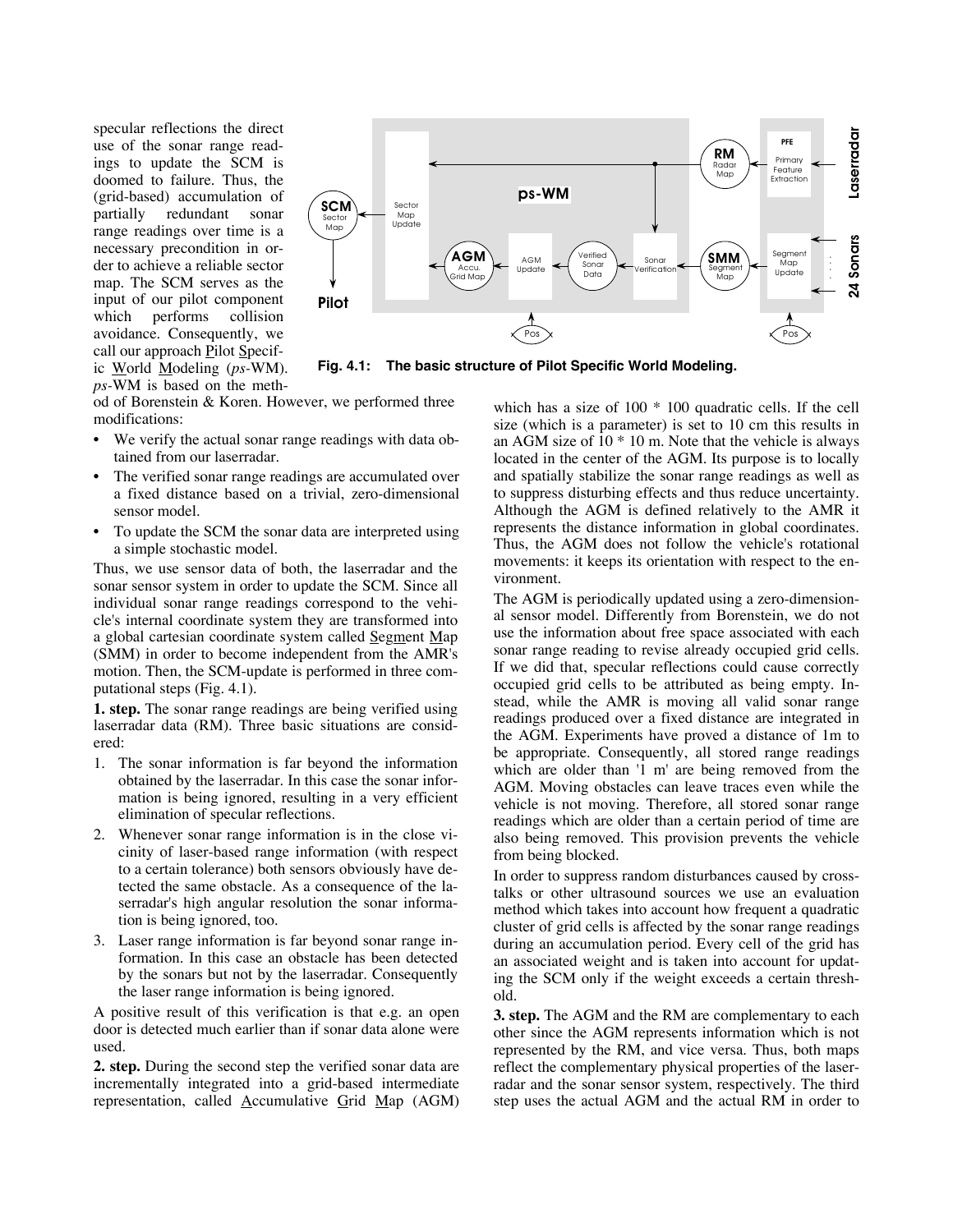



update the sector map. Each sector's corresponding laser based range value is being compared with the associated sonar based range value and the smaller value is used to update the sector. Sectors representing a range value are called occupied sectors.

Since we use a trivial sonar sensor model which does not take into account a sonar's beam width, the maximum position error of an obstacle is half the beam width. For the sake of security we copy the sonar range value of an occupied sector into adjacent sectors. An adjacent sector which is already occupied by sonar range data remains unchanged because of the very high probability that the range data of this sector are correct.

If we fire the 24 sonars in four groups of six sensors each it needs 200 ms to achieve a panoramic scan. To update the SCM we need 150 ms.

All experiments were performed using the real robot. Our test lab has metal walls and was additionally equipped with a metal fence, a thin plastic pipe and a black cardboard box as shown in Fig. 4.2. Fig. 4.3 shows screen dumps of a test run. MOBOT-IV was moving along the dotted track. Fig. 4.3a shows the Radar Map corresponding to the vehicle's final position. Neither the metal fence nor the pipe nor the box were detected by the laserradar. Fig. 4.3b shows the Accumulative Grid Map which has been built up during the last meter of travel. Without the sonar information, the vehicle would have been unable to detect the obstacles mentioned previously. Fig. 4.3c shows the resulting Sector Map. Please note that the door in front of the robot is perceived to be open from a distance of more than 2 meters.

#### **5. Motion Control**

As already mentioned, the sector map serves as input of a pilot component. The Pilot transforms the SCM's distance values into obstacle forces and fuses these to a virtual position deviation  $\Delta$ vp. The basic idea of the algorithm is to perform track control using  $\Delta$ vp instead of the real po-

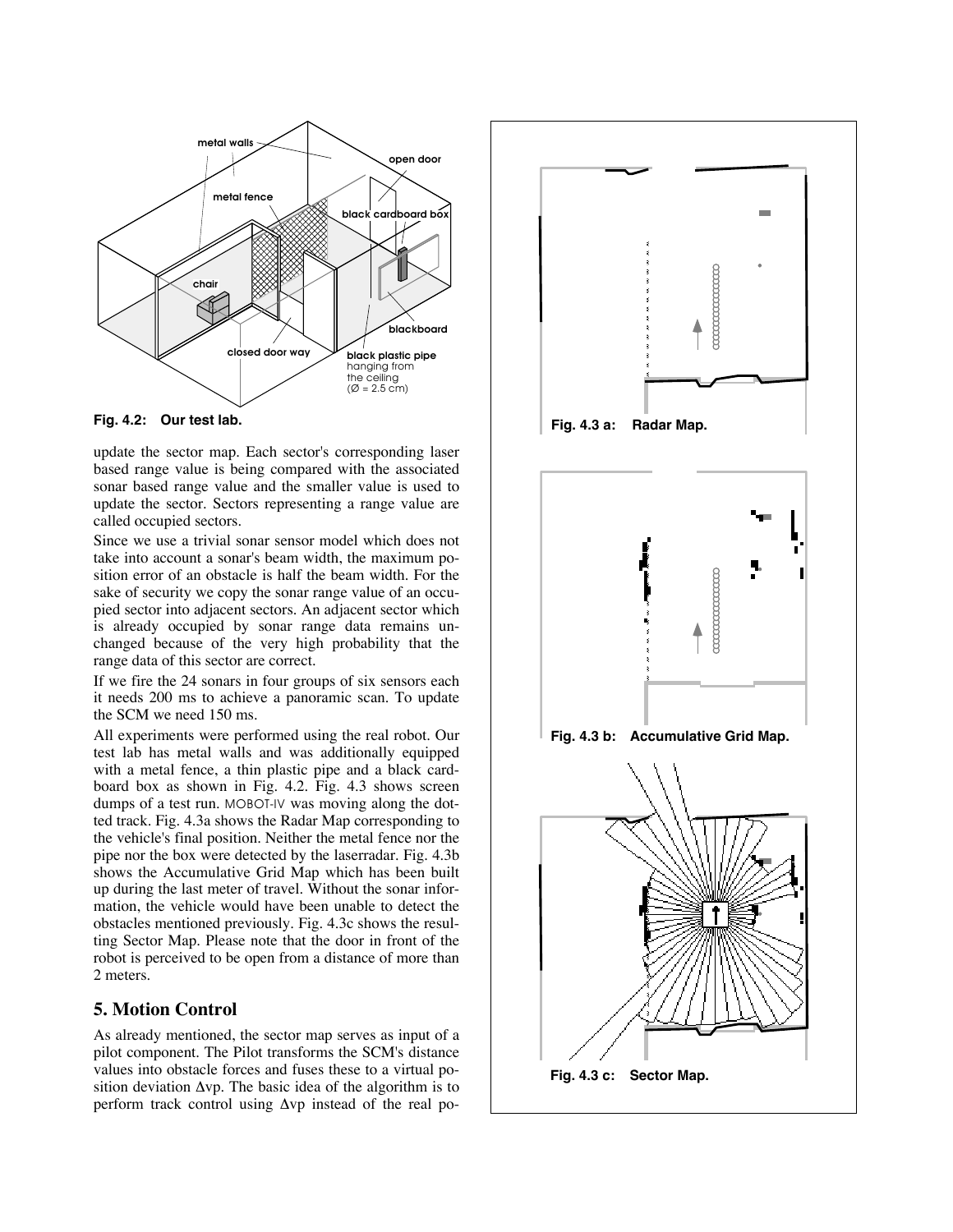

**Fig. 5.1: The basic structure of Pilot/Track-Control.**

sition deviation to maneuver around obstacles. Thus, both control loops shown in Fig. 2.1 are performed by one component (Fig. 5.1).

The task of the Pilot, as part of our cascaded motion control, is to avoid collisions with obstacles which were unknown while the Navigator was planning a collision free course [5]. The Pilot responds to obstacles in the close vicinity of the vehicle only if they are either unknown, mobile, or have a different position. However, the Pilot's basic goal is to follow the Navigator's course. Since we believe that it is difficult to perform our motion control-philosophy by using a known collision avoidance approach like the 'Generalized Potential Field Method' [7] or 'Dynamic Path Planning' [8] we have developed a new concept.

The orientation of the sector map's polar axis is identical to the orientation of the global cartesian coordinate system's x-axis. Thus, the SCM has to be rotated such that the orientation of its polar axis becomes identical to the orientation of the AMR's longitudinal axis. Please note that the origin of the SCM is located at the center of the AMR, while the center of its rear axis is the origin of the robot's local coordinate system. Moreover, it is optionally possible to take into consideration the AMR's motion in the immediate future by additionally rotating the sector map's polar axis in dependence on the AMR's actual angular velocity.

Naturally, the potential danger to collide with an obstacle



**Fig. 5.2: Zones and corresponding sectors.**

increases with decreasing obstacle distances. In case of a static obstacle, the relative velocity of this obstacle solely depends on the motion of the robot. Assume that the vehicle is moving forward. Then the danger of a collision is much greater if an obstacle exists in front of the vehicle than if an obstacle is beside the AMR. By contrast, there is no danger, whenever an obstacle is behind the robot. While the robot is moving, changes of distances to obstacles on the vehicle's left-hand side are complementary to changes of distances to obstacles on the right-hand side of the vehicle. Changing obstacle distances in front and behind the vehicle's rear axis are complementary, too. To handle these different cases, the sector map is partitioned into several groups (Fig. 5.2).

The groups 'left' and 'right' are given by the orientations of the individual sectors. Each individual sector's distance value is used to compute the x-distance and the y-distance with respect to the robot's safety zone and local coordinate system (Fig. 5.3). Fig. 5.2 shows how the x-distance is used to separate the sectors into four groups:

- $\mathcal{F}$ : in front of the vehicle
- *bf*: beside the vehicle, in front of the rear axis
- *bb*: beside the vehicle, behind the rear axis
- *B*: behind the vehicle.

Additionally, if a distance value indicates that an obstacle has entered the vehicle's safety zone the AMR has to immediately perform an emergency stop. In this case the Navigator has to compute a new course.

In order to compute the obstacle forces each group of sectors uses an individual strategy to weight the distance values (Fig. 5.3):

- Obstacles behind the vehicle are being ignored.
- For each sector in all the other groups, an obstacle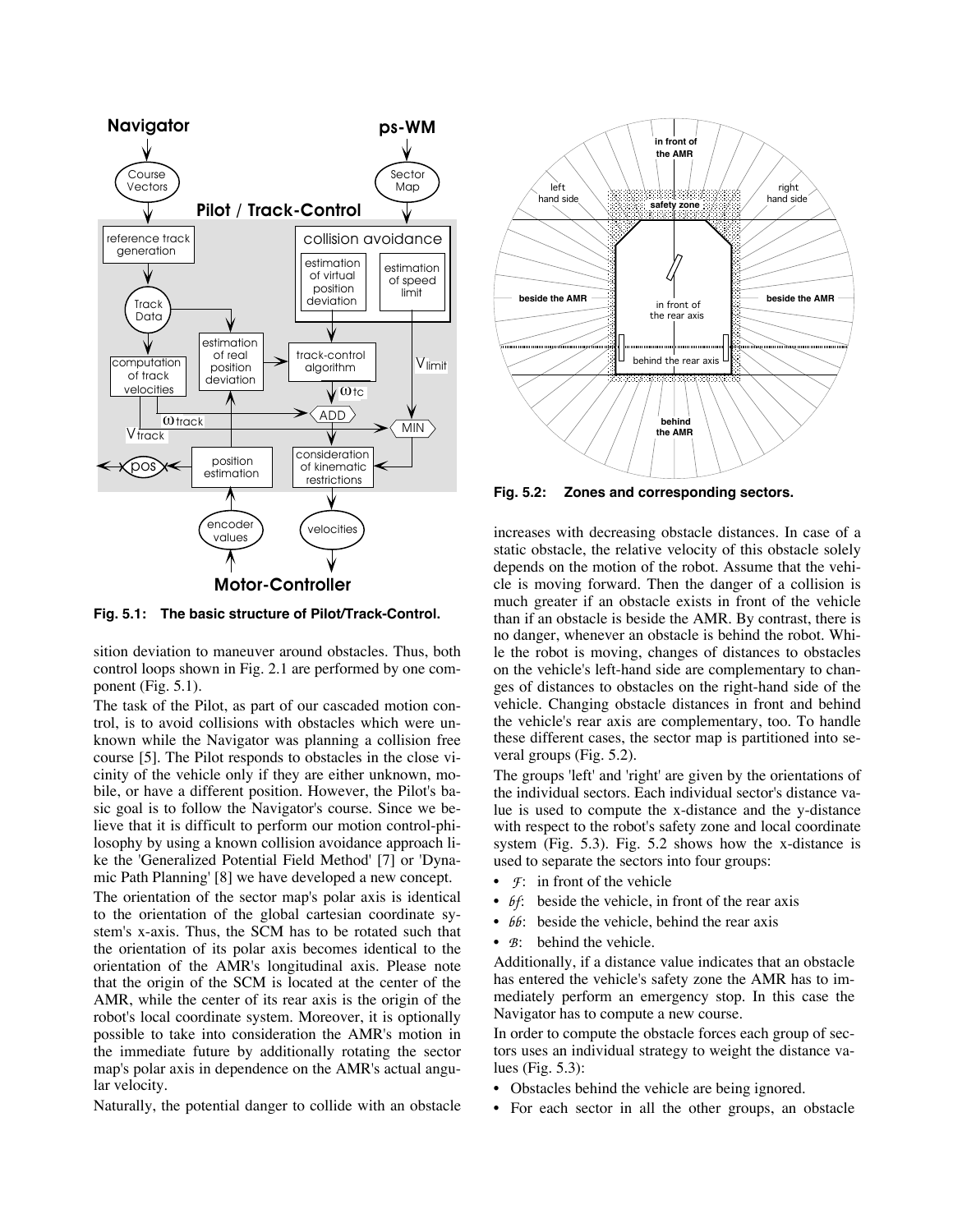

**Fig. 5.3: Weighting scheme for distance values.**

force  $\vec{o}(d)$ ) is computed, with  $\vec{o}(d)$  being a hyperbolic function.  $\vec{\sigma}$ (d) is positive for each sector of group 'left' and negative otherwise.

- Concerning the sectors of group  $\mathcal{F}$ , the argument d of  $\overrightarrow{O}(d)$  becomes the measured distance value. Additionally, the x-distance is used to compute a speed limit depending on the minimum stopping distance.
- Concerning the sectors of the groups  $bf$  and  $bf$ ,  $\vec{o}$  (d) depends on the y-distance weighted with the associated x-distance such that  $\vec{0}$   $\vec{0}$  becomes proportional to the x-distance. Especially, the obstacle forces of obstacles located somewhere along the virtual elongation of the robot's rear axis (x-distance  $= 0$ ) become equal to zero. Since the x-distances of all obstacles behind the elongation of the robot's rear axis are negative, the obstacle forces of group *bb's* sectors are complementary to the obstacle forces of group *bf's* sectors. The reason for this provision is to take the relative velocity of obstacles into account whenever an obstacle is located at the vehicle's side and the robot turns towards the obstacle's direction.

The next step uses the obstacle forces to compute the virtual position deviation. Actually, we have implemented three alternative fusion methods:

Method 1 adds the maximum obstacle force of group 'left' and the maximum obstacle force of group 'right' to guarantee that both, small and big obstacles have the same weight. In this case the vehicle will always pass a notch in its middle. However in practice, it is often better to pass a corridor nearby a small obstacle, since e.g. a long wall limits the freedom of movement much more than a flower-pot. Using this method it is furthermore impossible to respond to an obstacle in front of the AMR in time, if there is a small obstacle quite near beside the robot. The major disadvantage of this method however is the discontinuous change of the virtual position deviation

which results in a permanent oscillating motion.

Method 2 sums up all obstacle forces resulting in a more continuous change of the virtual position deviation  $\Delta$ vp. Using this method the vehicle will respond to big obstacles in front of the vehicle in time. However, if many sectors represent very short obstacle distances, the robot responds too late to small obstacles which are represented in one or two sectors, only. Thus, the AMR may pass a single, small obstacle located on one side of a corridor at too close a distance, if the corridor's other border (e.g. a wall, a long cupboard etc.) is very long.

Method 3 uses the arithmetic mean of both methods described above. This combines the advantages of both methods. In comparison to method 2, small obstacles in the close vicinity of the AMR are considered more strongly. The weight of a large obstacle on one side of a corridor is higher in comparison to the first method. Furthermore the smoothness of  $\Delta v$ p can be increased. However, as any compromise, this method cannot be optimal in all cases.

If  $\Delta$ vp exceeds a certain threshold, it serves as an additional input of our Track-Control algorithm. If there are no unknown obstacles in the AMR's vicinity, this algorithm tries to follow a precomputed track which consists of mathematical descriptions of lines, arcs and steering-phases. The latter ones are described as curvature continuous curves and depend on the kinematic constraints of the vehicle (e.g.: clothoids for an AMR with two independently driven rear wheels). Let V be the linear velocity and  $\omega$ the angular velocity of the vehicle. Theoretically it is possible to follow this precalculated track without any deviation. This could be achieved by executing a  $(V,\omega)$  command by the motor-controller, with  $(V,\omega)$  depending on the actual curvature of the track and the actual speed. In practice, there are certain deviations  $(\Delta pos, \Delta \varphi)$  resulting from a slippery or unsmooth floor, the duration of a program cycle, uncertainties in measuring the motion parameters, etc. To control these deviations is task of the Track-Control component. This is done by adding an offset  $\omega_{\text{tc}}(\Delta \text{pos}, \Delta \varphi)$  to  $\omega_{\text{track}}$ .

Note that the Navigator, according to its geometric world model, guarantees that the course vectors define a collision free course. Thus, the precomputed track is indeed collision free as long as the robot's environment remains unchanged. Collision avoidance is required only if unknown or moving obstacles appear. Our approach uses the Track-Control algorithm to maneuver around such obstacles by treating the virtual position deviation as if it were a real position deviation. Let's assume that an obstacle is e.g. located on the vehicle's left hand side. This leads to a positive value of  $\Delta v$ , which simulates a position deviation to the left. Consequently, the Track-Control algorithm computes a negative offset  $\omega_{\text{tc}}(\Delta \text{vp},0)$  and causes the robot to follow a path, which is a balance between both, real and virtual position deviation. Consequently, the robot leaves the precomputed track to its right-hand side until the obstacle has been passed. Then,  $\Delta v$  becomes equal to zero again which causes Track-Control to